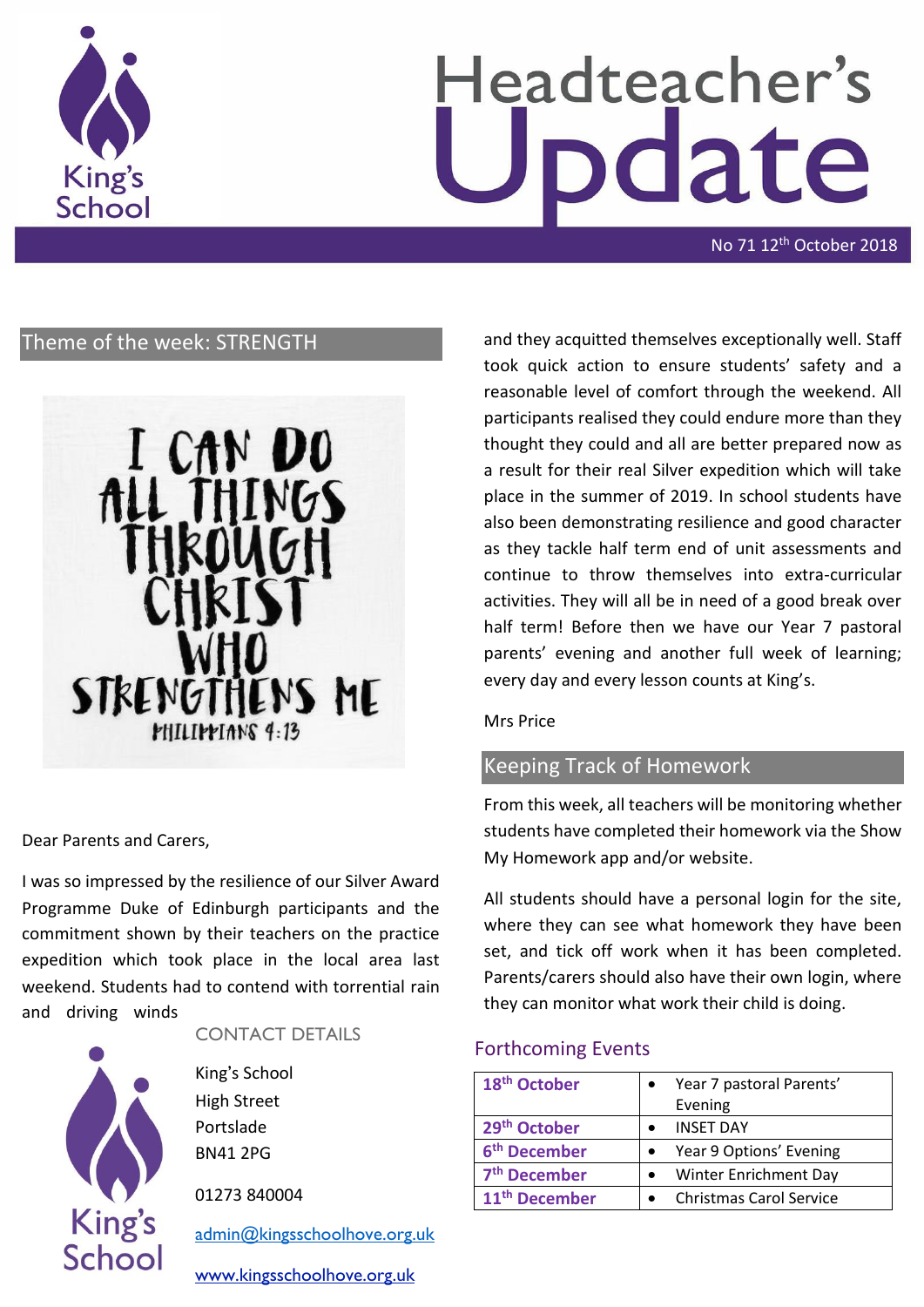# **King's School**

We would greatly appreciate the support of families in ensuring that homework is completed fully and on timeit really does make a significant different to students' learning outcomes!

Please can we ask all families to make sure that both parents/carers and children have access to their personal accounts. If you are having trouble accessing the site, please email the school office and our team will do their best to help you.

### 'Streetwise' Theatre Event

On Thursday afternoon this week the theatre company 'Performance in Education' came to King's to perform their play 'Streetwise' for all of our Year 7 students. The play focuses on the issue of pedestrian safety and, as in previous years, was very well received by students. The issue of road safety is a theme we return to time and again in assemblies and tutor times, and it is included in our Year 7 PSHE programme of study. Please do take every opportunity to speak with your children regarding safe road crossing and conduct near roads, especially down in Portslade Old Village. We do often see students taking unacceptable risks when crossing roads in this area; usually to reach buses in time or to make their way quickly to the newsagent for afternoon sweets. As you know, we have staff out on duty daily from 3pm-3:30pm but we appreciate your support in ensuring that students are regularly reminded of the importance of safe road crossing.

# Student of the Week

**Year 7** student of the week goes to Amelia. Amelia did a great job captaining the Year 7's in their first netball game this week at BACA.





Mr Parker-Sibun's **Year 8** nomination is Ella. Ella has received a nomination from Mrs O'Sullivan for fantastic effort and motivation in art, as well as receiving achievement points for Spanish and

Geography.

Ms Goldstein would like to nominate Freya from **Year 9**. Every lesson Freya is impeccably behaved, listens intently and completes tasks to a high standard. Her books are always beautifully presented and her answers are detailed



and well explained. She deserves recognition for her effort, achievement and exceptional behaviour. Well done Freya; you are a real credit to the school.



For **Year 10**, Ms Wood nominates Eden, for being a hard working student. Eden puts in huge amounts of effort on his homework, tries really hard and supports other students' learning.

Our **Year 11** student of the week is Jowana for making a significant improvement in her Maths work and being the top Mathswatch pupil! Great job Jowana!



# Duke of Edinburgh Report

Our Duke of Edinburgh Silver Award practice expedition started promisingly last Friday: great sunshine and 28 students ready for three days of walking and camping.

The weather took a nasty turn on Saturday which lead to some very soggy rucksacks and boots! A change of campsite meant we were all able to cook in a marquee together and play games all evening long to warm us up, in preparation for the last day's walking to Nymans.

Many of our parents enjoyed the gardens while waiting for students to arrive after another day of great sunshine.

These Silver Awards students have experienced all possible extreme weather now from blizzards, to high temperatures and heavy down pours! They still continue on with good morale showing great team spirit. Well done all!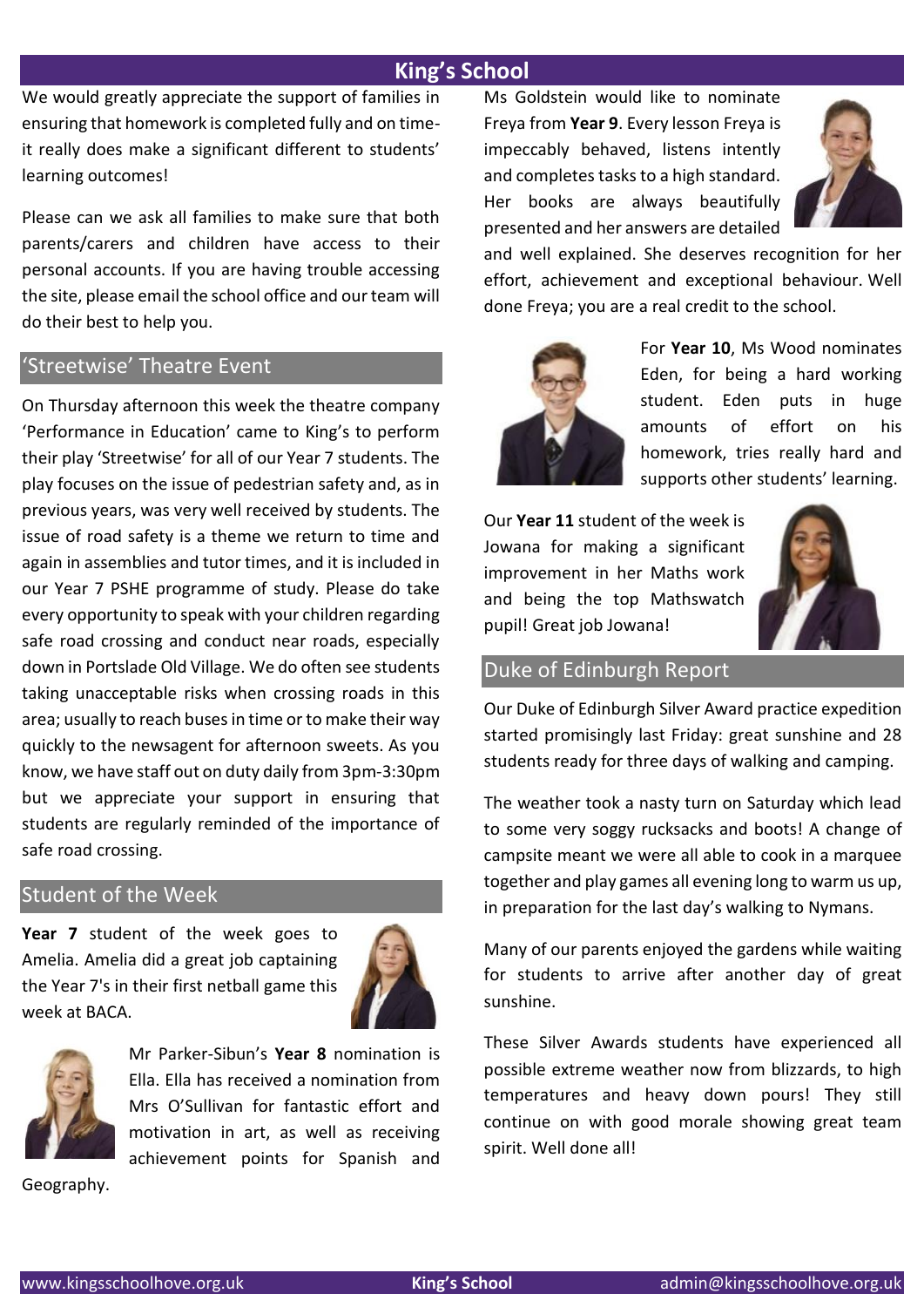# **King's School**

# INSET Date Reminder

A reminder that Monday 29<sup>th</sup> October is an INSET day; the school will be closed to all students on this date. Staff will be participating in a cross-Trust INSET day with colleagues from across the Russell Education Trust.

Training will centre on meeting the needs of average prior attainment students (those transitioning from primary with broadly average scaled scores). **All students should return from the half-term break for an 8:30am start as usual on Tuesday 30th October**.

### Student Leadership Update

We are pleased to announce that, following a challenging process, King's now have our first Student Senior Team. The applications received were of an incredibly high standard and all applicants were excellent candidates.

The purpose of our Senior Team is to raise the profile of the student voice; encourage leadership within the student cohort and develop a range of life-skills for our students.

We look forward to working with this team of students, and congratulate them on their success!

**Our Student Leadership team for 2018-19 is:**

**Head Girl** - Eliza Phillips

**Head Boy** - Alfie Wingfield

**Deputy Head Girls** - Eloise Renouf, Georgia Kaps, Miranda Mufema

**Deputy Head Boys** - Ted Johnstone and Jonathan Knight

**Upper School Prefects** - Kaddy Arana, Sophie Balcombe, Hugo Cain, Caleb Golding

**Lower School Prefects** - Diora David, Kaya Kendall, Naomi Moore, Ruby Wilson

**Sports Leader:** Millicent Dickinson **Student Services Leader:** Jasmine Morgan **Extra Curricular Leader:** Josie Brooks **Curriculum Leader:** Skye Collacott-Williamson **MAGT Leader:** Anastasia Gray

**Assistant Student Leaders** - Zoe Anderson, Hazel Maddox, Azaria Moore Jessica Stanley, Molly Lambert, Millie Paget, Amy Lambert, Emily Pratt, Lily Gorrod, Freya Foggon, Holly Dyer, Sophie Knight



Focus on Recycling



This year we have increased the number of recycling points throughout the school, as we aim to take more responsibility for our waste and show greater respect for the environment.

We hope this will help us recycle more and will build on the success of last year where we received a recycling award, for recycling 55% of our rubbish, including 7913kg of paper.